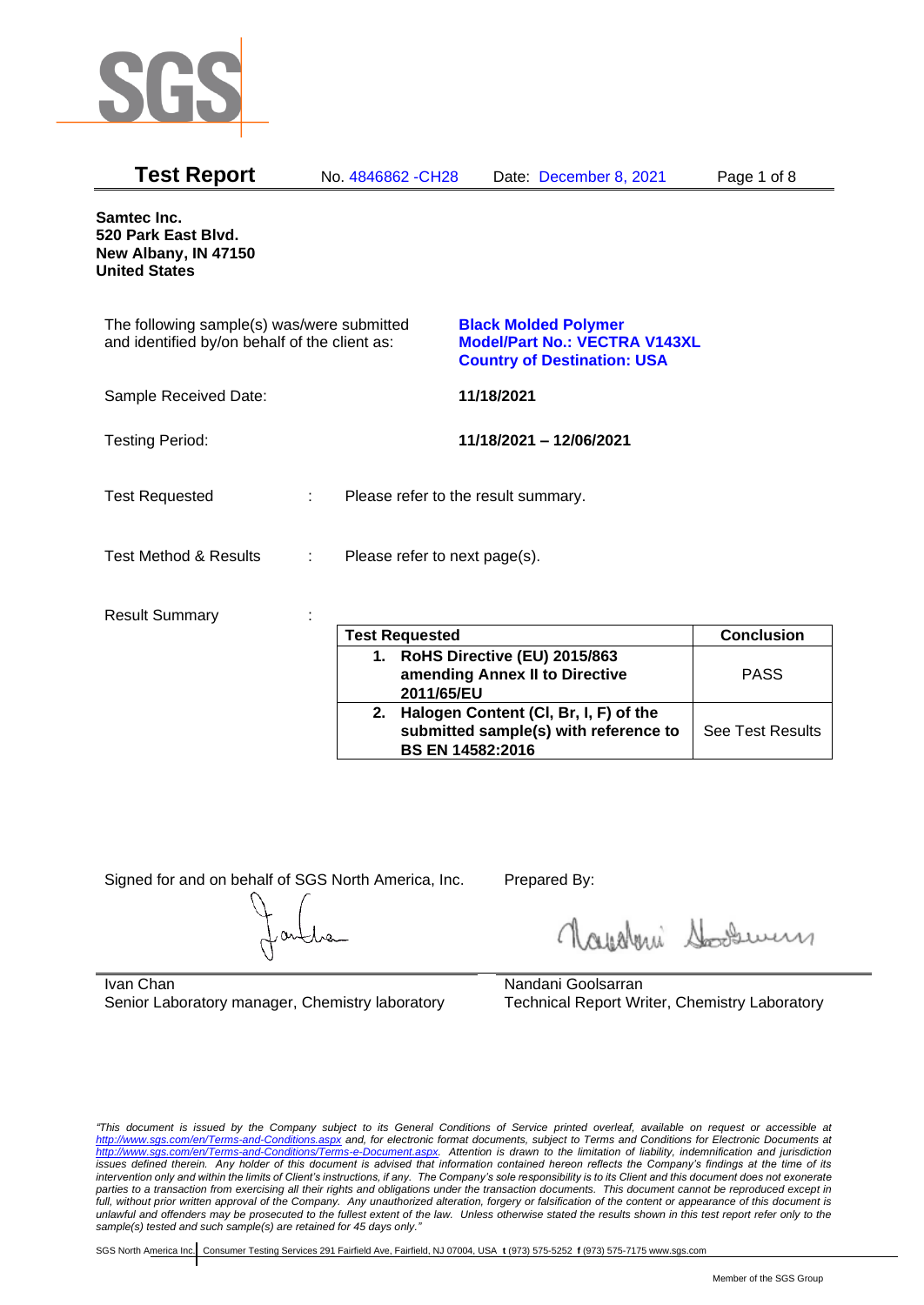

| <b>Test Report</b> | No. 4846862 - CH28 | Date: December 8, 2021 | Page 2 of 8 |
|--------------------|--------------------|------------------------|-------------|
|                    |                    |                        |             |

## **1. RoHS Directive (EU) 2015/863 amending Annex II to Directive 2011/65/EU**

### **Testing was done at an SGS Affiliate Laboratory:**

**Specimen SGS Sample ID Description No.** 1 HKT21-061445.028 Black plastic

#### Remarks :

 $(1)$  1 mg/kg = 1 ppm = 0.0001%

(2) MDL = Method Detection Limit

 $(3)$  ND = Not Detected  $($  < MDL)

- (4) "-" = Not Regulated
- Test Method : With reference to IEC 62321-4:2013+A1:2017, IEC62321-5:2013, IEC62321-7-2:2017, IEC62321-6:2015 and IEC62321-8:2017, analyzed by ICP-OES, UV-Vis and GC-MS. (Decision Rule: please refer to appendix 1: Category 1)

| Test Item(s)                 | Limit | Unit  | MDL            | 028       |
|------------------------------|-------|-------|----------------|-----------|
| Cadmium (Cd)                 | 100   | mg/kg | $\overline{2}$ | <b>ND</b> |
| Lead (Pb)                    | 1,000 | mg/kg | $\mathbf{2}$   | <b>ND</b> |
| Mercury (Hg)                 | 1,000 | mg/kg | $\mathbf{2}$   | <b>ND</b> |
| Hexavalent Chromium (Cr(VI)) | 1,000 | mg/kg | 8              | ND        |
| Sum of PBBs                  | 1,000 | mg/kg |                | <b>ND</b> |
| Monobromobiphenyl            |       | mg/kg | 5              | <b>ND</b> |
| Dibromobiphenyl              |       | mg/kg | 5              | <b>ND</b> |
| Tribromobiphenyl             |       | mg/kg | 5              | <b>ND</b> |
| Tetrabromobiphenyl           |       | mg/kg | 5              | <b>ND</b> |
| Pentabromobiphenyl           |       | mg/kg | 5              | <b>ND</b> |
| Hexabromobiphenyl            |       | mg/kg | 5              | <b>ND</b> |
| Heptabromobiphenyl           |       | mg/kg | 5              | <b>ND</b> |
| Octabromobiphenyl            |       | mg/kg | 5              | <b>ND</b> |
| Nonabromobiphenyl            |       | mg/kg | 5              | <b>ND</b> |
| Decabromobiphenyl            |       | mg/kg | 5              | <b>ND</b> |
| Sum of PBDEs                 | 1,000 | mg/kg |                | <b>ND</b> |
| Monobromodiphenyl ether      |       | mg/kg | 5              | <b>ND</b> |
| Dibromodiphenyl ether        |       | mg/kg | 5              | ND        |
| Tribromodiphenyl ether       |       | mg/kg | 5              | <b>ND</b> |
| Tetrabromodiphenyl ether     |       | mg/kg | 5              | <b>ND</b> |
| Pentabromodiphenyl ether     |       | mg/kg | 5              | <b>ND</b> |

*"This document is issued by the Company subject to its General Conditions of Service printed overleaf, available on request or accessible at <http://www.sgs.com/en/Terms-and-Conditions.aspx> and, for electronic format documents, subject to Terms and Conditions for Electronic Documents at [http://www.sgs.com/en/Terms-and-Conditions/Terms-e-Document.aspx.](http://www.sgs.com/en/Terms-and-Conditions/Terms-e-Document.aspx) Attention is drawn to the limitation of liability, indemnification and jurisdiction issues defined therein. Any holder of this document is advised that information contained hereon reflects the Company's findings at the time of its intervention only and within the limits of Client's instructions, if any. The Company's sole responsibility is to its Client and this document does not exonerate parties to a transaction from exercising all their rights and obligations under the transaction documents. This document cannot be reproduced except in full, without prior written approval of the Company. Any unauthorized alteration, forgery or falsification of the content or appearance of this document is unlawful and offenders may be prosecuted to the fullest extent of the law. Unless otherwise stated the results shown in this test report refer only to the sample(s) tested and such sample(s) are retained for 45 days only."*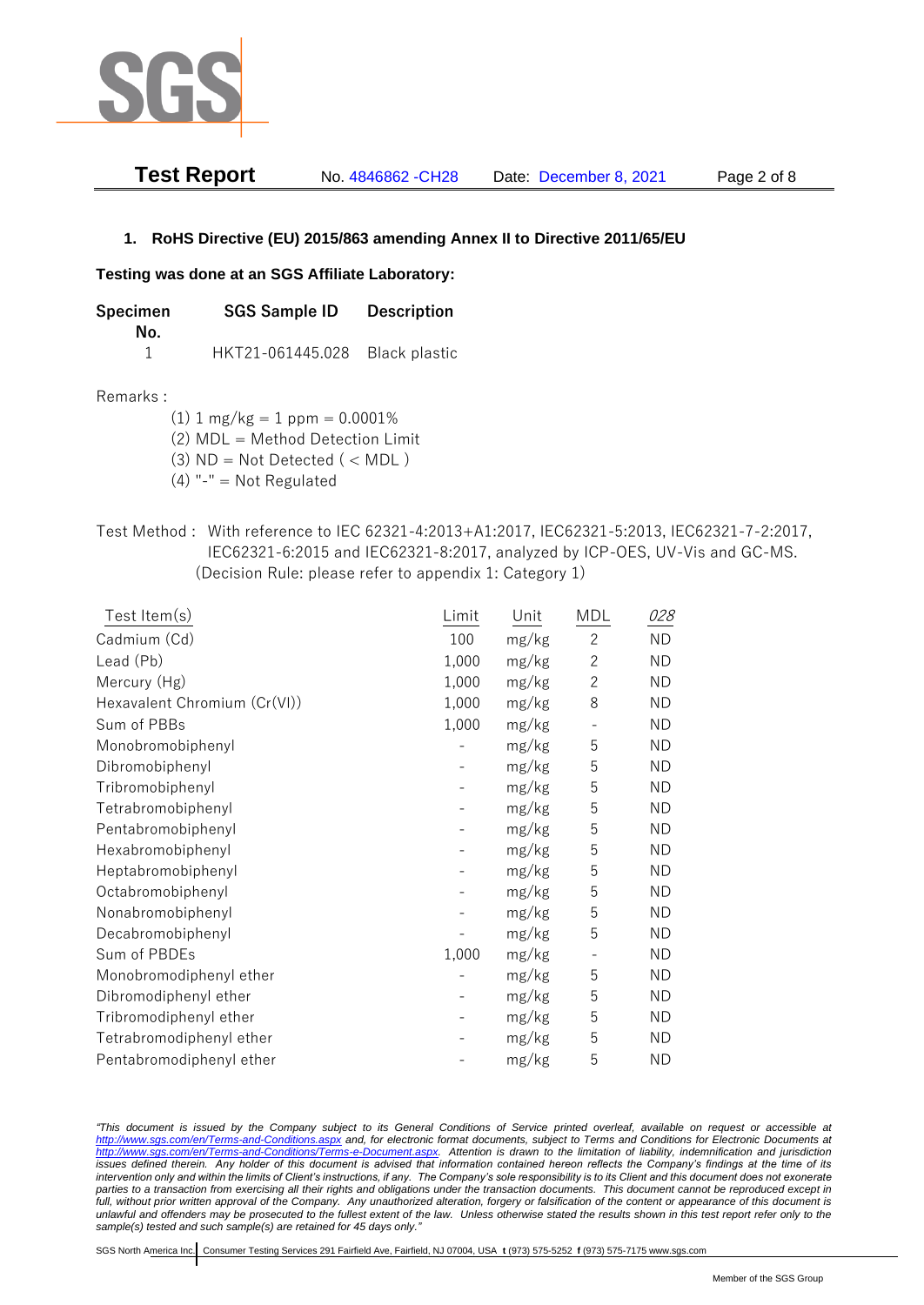

| <b>Test Report</b>                  | No. 4846862 - CH28           | Date: December 8, 2021 |     |           | Page 3 of 8 |
|-------------------------------------|------------------------------|------------------------|-----|-----------|-------------|
|                                     |                              |                        |     |           |             |
| Test Item $(s)$                     | Limit                        | Unit                   | MDL | 028       |             |
| Hexabromodiphenyl ether             |                              | mg/kg                  | 5   | <b>ND</b> |             |
| Heptabromodiphenyl ether            |                              | mg/kg                  | 5   | ND        |             |
| Octabromodiphenyl ether             | $\qquad \qquad \blacksquare$ | mg/kg                  | 5   | ND        |             |
| Nonabromodiphenyl ether             | -                            | mg/kg                  | 5   | ND        |             |
| Decabromodiphenyl ether             | $\qquad \qquad \blacksquare$ | mg/kg                  | 5   | ND        |             |
| Dibutyl Phthalate (DBP)             | 1,000                        | mg/kg                  | 50  | ND        |             |
| Benzylbutyl Phthalate (BBP)         | 1,000                        | mg/kg                  | 50  | ND        |             |
| Bis-(2-ethylhexyl) Phthalate (DEHP) | 1,000                        | mg/kg                  | 50  | ND        |             |
| Diisobutyl Phthalate (DIBP)         | 1,000                        | mg/kg                  | 50  | ΝD        |             |

Notes :

(1) The maximum permissible limit is quoted from RoHS Directive (EU) 2015/863. IEC 62321 series is equivalent to EN 62321 series [http://www.cenelec.eu/dyn/www/f?p=104:30:1742232870351101::::FSP\\_ORG\\_ID,FSP\\_LANG\\_](http://www.cenelec.eu/dyn/www/f?p=104:30:1742232870351101::::FSP_ORG_ID,FSP_LANG_ID:1258637,25) [ID:1258637,25](http://www.cenelec.eu/dyn/www/f?p=104:30:1742232870351101::::FSP_ORG_ID,FSP_LANG_ID:1258637,25)

# **2. Halogen**

# **Testing was done at an SGS Affiliate Laboratory:**

Test Method : With reference to EN 14582:2016, analysis was performed by IC.

| Test Item $(s)$ | Limit                    | Unit  | MDL | 028  |
|-----------------|--------------------------|-------|-----|------|
| Fluorine (F)    | $\overline{\phantom{a}}$ | mg/kg | 50  | 8300 |
| Chlorine (CI)   |                          | mg/kg | 50  | 1100 |
| Bromine (Br)    |                          | mg/kg | 50  | ΝD   |
| lodine (I)      | -                        | mg/kg | 50  | ΝD   |
|                 |                          |       |     |      |

Notes :

(1) The measurement report of the expanded uncertainty with confident level 95% by coverage factor k=2, is 20% for each analyte of Fluorine, Chlorine, Bromine and Iodine.

*<sup>&</sup>quot;This document is issued by the Company subject to its General Conditions of Service printed overleaf, available on request or accessible at <http://www.sgs.com/en/Terms-and-Conditions.aspx> and, for electronic format documents, subject to Terms and Conditions for Electronic Documents at [http://www.sgs.com/en/Terms-and-Conditions/Terms-e-Document.aspx.](http://www.sgs.com/en/Terms-and-Conditions/Terms-e-Document.aspx) Attention is drawn to the limitation of liability, indemnification and jurisdiction issues defined therein. Any holder of this document is advised that information contained hereon reflects the Company's findings at the time of its intervention only and within the limits of Client's instructions, if any. The Company's sole responsibility is to its Client and this document does not exonerate parties to a transaction from exercising all their rights and obligations under the transaction documents. This document cannot be reproduced except in full, without prior written approval of the Company. Any unauthorized alteration, forgery or falsification of the content or appearance of this document is unlawful and offenders may be prosecuted to the fullest extent of the law. Unless otherwise stated the results shown in this test report refer only to the sample(s) tested and such sample(s) are retained for 45 days only."*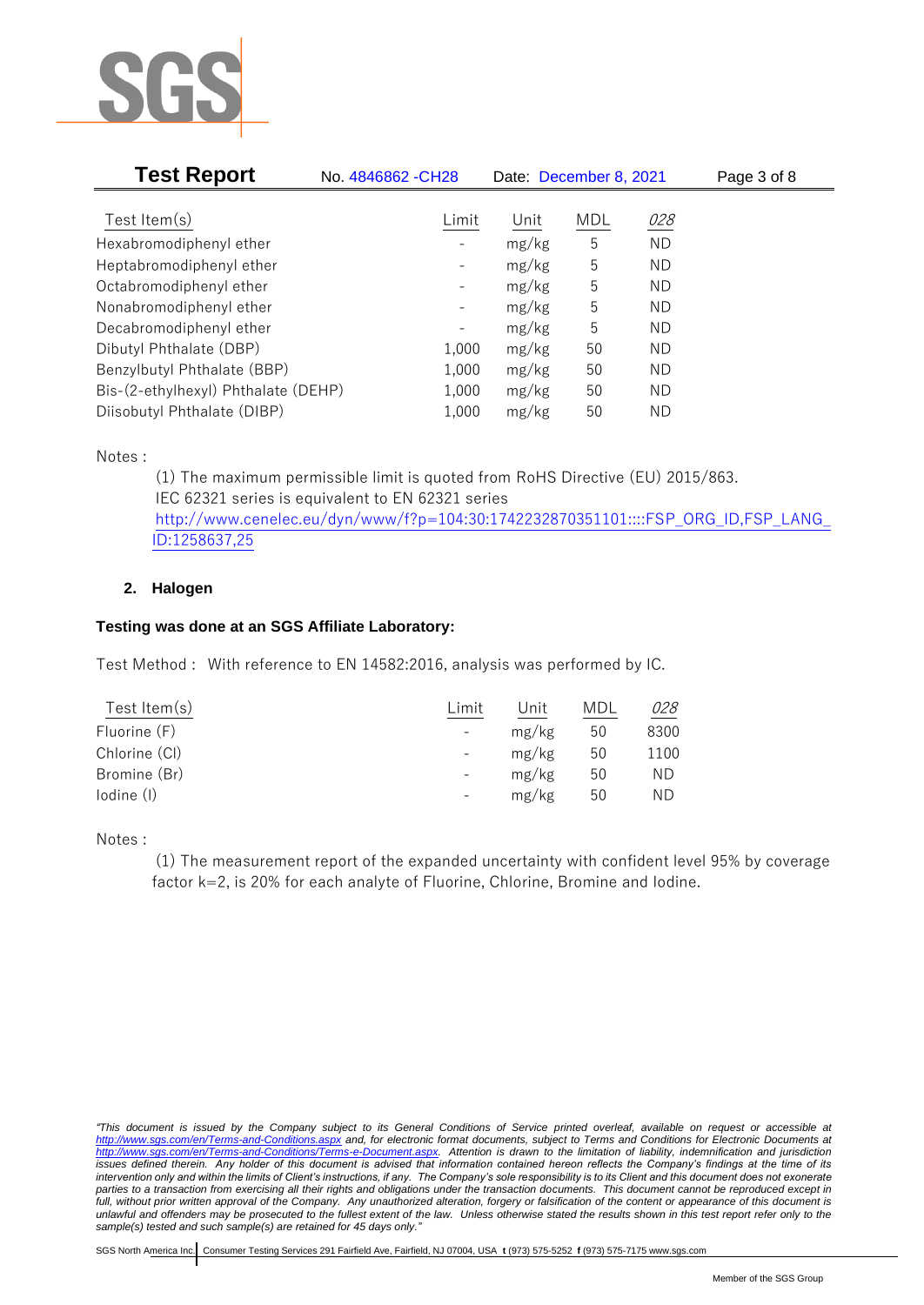

**Test Report** No. 4846862 -CH28 Date: December 8, 2021 Page 4 of 8

### Appendix 1

| Category                | Decision Rule Statement                                                                                                                                                                                                                                                                                                                                                                                                                                                                                                                                                                                                                                                                                                                                                                                                                                                                                                                                                                                                                                                                                                                                                                                                                                                                                                                                                                                                                                                                                                   |
|-------------------------|---------------------------------------------------------------------------------------------------------------------------------------------------------------------------------------------------------------------------------------------------------------------------------------------------------------------------------------------------------------------------------------------------------------------------------------------------------------------------------------------------------------------------------------------------------------------------------------------------------------------------------------------------------------------------------------------------------------------------------------------------------------------------------------------------------------------------------------------------------------------------------------------------------------------------------------------------------------------------------------------------------------------------------------------------------------------------------------------------------------------------------------------------------------------------------------------------------------------------------------------------------------------------------------------------------------------------------------------------------------------------------------------------------------------------------------------------------------------------------------------------------------------------|
| 1                       | The decision rule for conformity reporting is based on the non-binary statement with quard band (is<br>equal to the expanded measurement uncertainty with a 95% coverage probability, w = U95) in<br>ILAC-G8:09/2019 Clause 4.2.3.<br>"Pass - the measured value is within (or below / above) the acceptance limit, where the<br>А.<br>acceptance limit is below / above to the quard band." or "Pass - The measured values were<br>observed in tolerance at the points tested. The specific false accept risk is up to 2.5%.".<br><b>B.</b><br>"Conditional Pass - The measured values were observed in tolerance at the points tested.<br>However, a portion of the expanded measurement uncertainty intervals about one or more<br>measured values exceeded / out of tolerance. When the measured result is close to the<br>tolerance, the specific false accept risk is up to 50%.".<br>C.<br>"Conditional Fail - One or more measured values were observed out of tolerance at the<br>points tested. However, a portion of the expanded measurement uncertainty intervals about<br>one or more measured values were in tolerance. When the measured result is close to the<br>tolerance, the specific false reject risk is up to 50%.".<br>"Fail - the measured value is out of (or below / above) the tolerance limit added / subtracted<br>D.<br>to the quard band." or "Fail - One or more measured values were observed out of tolerance<br>at the points tested". The specific false reject risk is up to 2.5%. |
| $\overline{2}$          | The decision rule for conformity reporting is based on BS EN 1811:2011+A1:2015: Reference test<br>method for release of nickel from all post assemblies which are inserted into pierced parts of the<br>human body and articles intended to come into direct and prolonged contact with the skin in<br>Section 9.2 interpretation of results.                                                                                                                                                                                                                                                                                                                                                                                                                                                                                                                                                                                                                                                                                                                                                                                                                                                                                                                                                                                                                                                                                                                                                                             |
| $\overline{3}$          | The decision rule for conformity reporting is based on the general consideration of simple<br>acceptance as stated in ISO/IEC Guide 98-3: "Uncertainty of measurement - Part 3: Guide to the<br>expression of uncertainty in measurement (GUM 1995)", and more specifically for analytical<br>measurements to the EURACHEM/CITAC Guide 2012 "Quantifying Uncertainty in Analytical<br>Measurement *.                                                                                                                                                                                                                                                                                                                                                                                                                                                                                                                                                                                                                                                                                                                                                                                                                                                                                                                                                                                                                                                                                                                      |
| 4                       | The decision rule for conformity reporting is according to the IEC 62321-7-1 Edition 1.0 2015-09<br>Section 7: Table 1-(comparison to standard and interpretation of result)                                                                                                                                                                                                                                                                                                                                                                                                                                                                                                                                                                                                                                                                                                                                                                                                                                                                                                                                                                                                                                                                                                                                                                                                                                                                                                                                              |
| $\overline{5}$          | The decision rule for conformity reporting is according to the IEC 62321-3-1 Edition 1.0 2013-06<br>Annex A.3 interpretation of result.                                                                                                                                                                                                                                                                                                                                                                                                                                                                                                                                                                                                                                                                                                                                                                                                                                                                                                                                                                                                                                                                                                                                                                                                                                                                                                                                                                                   |
| 6                       | The decision rule for conformity reporting is according to the GB/T 26125-2011 Annex A to H                                                                                                                                                                                                                                                                                                                                                                                                                                                                                                                                                                                                                                                                                                                                                                                                                                                                                                                                                                                                                                                                                                                                                                                                                                                                                                                                                                                                                               |
| 7                       | The decision rule for conformity reporting is according to the requested specification or standard<br>(ASTM F963-17 section 4.3.5)                                                                                                                                                                                                                                                                                                                                                                                                                                                                                                                                                                                                                                                                                                                                                                                                                                                                                                                                                                                                                                                                                                                                                                                                                                                                                                                                                                                        |
| $\overline{\mathbf{8}}$ | The decision rule for conformity reporting is according to the requested specification or standard<br>(AS/NZS ISO 8124 Part 3 section 4.2)                                                                                                                                                                                                                                                                                                                                                                                                                                                                                                                                                                                                                                                                                                                                                                                                                                                                                                                                                                                                                                                                                                                                                                                                                                                                                                                                                                                |
| Remark                  | If the decision rule is not feasible to be used and the uncertainty of the result is able to be provided,<br>the uncertainty range of the result will be shown in the report. Otherwise, only result will be shown<br>in the report.                                                                                                                                                                                                                                                                                                                                                                                                                                                                                                                                                                                                                                                                                                                                                                                                                                                                                                                                                                                                                                                                                                                                                                                                                                                                                      |

*<sup>&</sup>quot;This document is issued by the Company subject to its General Conditions of Service printed overleaf, available on request or accessible at <http://www.sgs.com/en/Terms-and-Conditions.aspx> and, for electronic format documents, subject to Terms and Conditions for Electronic Documents at [http://www.sgs.com/en/Terms-and-Conditions/Terms-e-Document.aspx.](http://www.sgs.com/en/Terms-and-Conditions/Terms-e-Document.aspx) Attention is drawn to the limitation of liability, indemnification and jurisdiction issues defined therein. Any holder of this document is advised that information contained hereon reflects the Company's findings at the time of its intervention only and within the limits of Client's instructions, if any. The Company's sole responsibility is to its Client and this document does not exonerate parties to a transaction from exercising all their rights and obligations under the transaction documents. This document cannot be reproduced except in full, without prior written approval of the Company. Any unauthorized alteration, forgery or falsification of the content or appearance of this document is unlawful and offenders may be prosecuted to the fullest extent of the law. Unless otherwise stated the results shown in this test report refer only to the sample(s) tested and such sample(s) are retained for 45 days only."*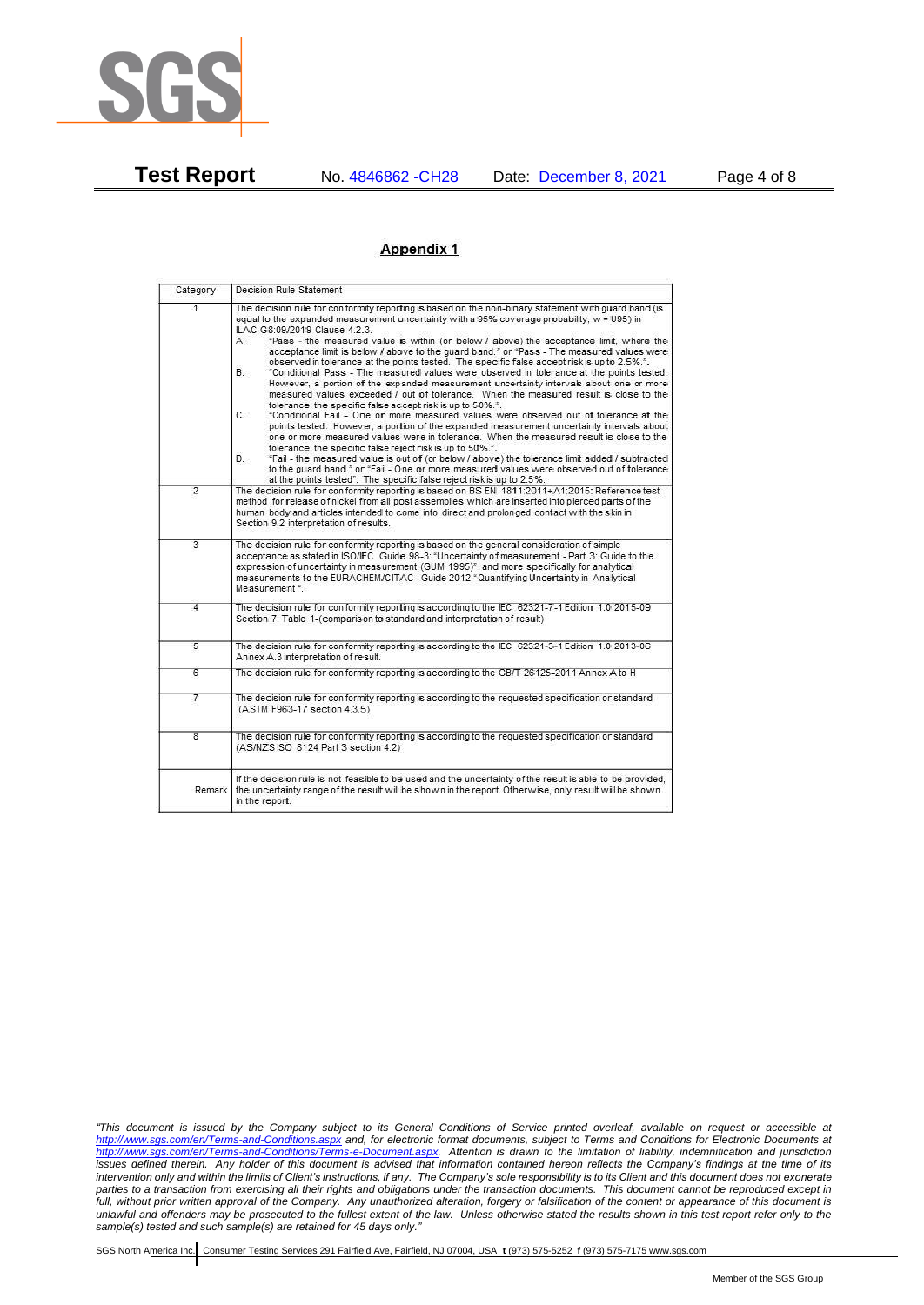

| <b>Test Report</b><br>No. 4846862 - CH28 | Date: December 8, 2021 | Page 5 of 8 |
|------------------------------------------|------------------------|-------------|
|------------------------------------------|------------------------|-------------|

Flowchart:



Note: 1) Boiling water test method was also performed for the analysis of Cr (VI) in metal sample.

The polymeric samples were dissolved totally by pre-conditioning method according to  $2)$ above flow chat for Cd, Pb and Hg contents analysis.

| Operator:      | Chiu Kan Yuen/ Tang Koon Pang (Acid digestion) |  |
|----------------|------------------------------------------------|--|
|                | Chiu Kan Yuen (Dry Ashing)                     |  |
|                | Nick Liu (Hexavalent Chromium)                 |  |
|                | Kent Wan (PBBs and PBDEs)                      |  |
| Section Chief: | Chan Chun Kit, Dickson                         |  |

*"This document is issued by the Company subject to its General Conditions of Service printed overleaf, available on request or accessible at <http://www.sgs.com/en/Terms-and-Conditions.aspx> and, for electronic format documents, subject to Terms and Conditions for Electronic Documents at [http://www.sgs.com/en/Terms-and-Conditions/Terms-e-Document.aspx.](http://www.sgs.com/en/Terms-and-Conditions/Terms-e-Document.aspx) Attention is drawn to the limitation of liability, indemnification and jurisdiction issues defined therein. Any holder of this document is advised that information contained hereon reflects the Company's findings at the time of its intervention only and within the limits of Client's instructions, if any. The Company's sole responsibility is to its Client and this document does not exonerate parties to a transaction from exercising all their rights and obligations under the transaction documents. This document cannot be reproduced except in full, without prior written approval of the Company. Any unauthorized alteration, forgery or falsification of the content or appearance of this document is unlawful and offenders may be prosecuted to the fullest extent of the law. Unless otherwise stated the results shown in this test report refer only to the sample(s) tested and such sample(s) are retained for 45 days only."*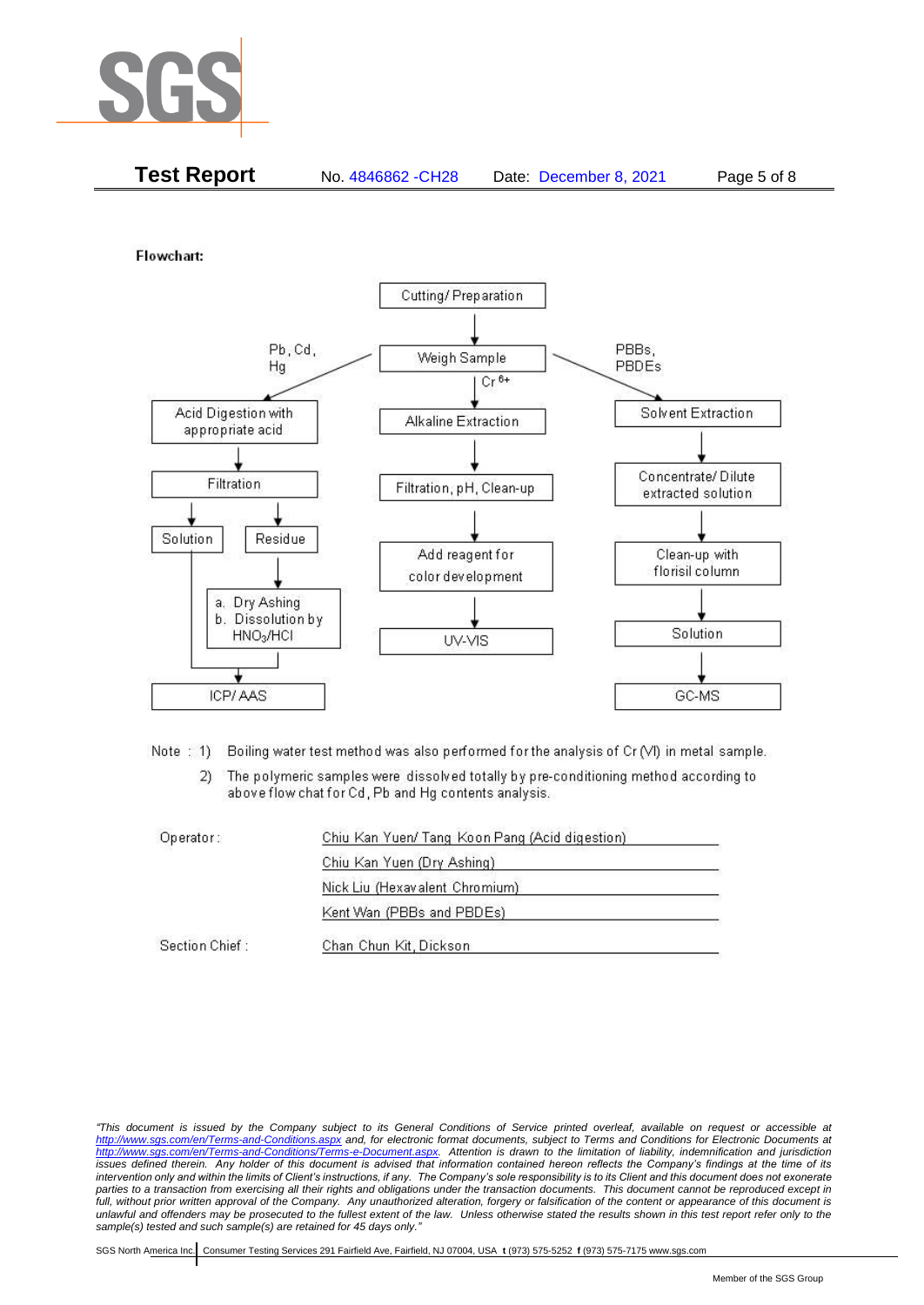

| Test Report | No. 4846862 - CH28 | Date: December 8, 2021 | Page 6 of 8 |
|-------------|--------------------|------------------------|-------------|
|-------------|--------------------|------------------------|-------------|

#### **Flowchart for Phthalates measurement**

Method: IEC 62321-8:2017



| Tested by  | Lumpy Lee   |  |
|------------|-------------|--|
| Checked by | Edmund Kwan |  |

*<sup>&</sup>quot;This document is issued by the Company subject to its General Conditions of Service printed overleaf, available on request or accessible at <http://www.sgs.com/en/Terms-and-Conditions.aspx> and, for electronic format documents, subject to Terms and Conditions for Electronic Documents at [http://www.sgs.com/en/Terms-and-Conditions/Terms-e-Document.aspx.](http://www.sgs.com/en/Terms-and-Conditions/Terms-e-Document.aspx) Attention is drawn to the limitation of liability, indemnification and jurisdiction issues defined therein. Any holder of this document is advised that information contained hereon reflects the Company's findings at the time of its intervention only and within the limits of Client's instructions, if any. The Company's sole responsibility is to its Client and this document does not exonerate*  parties to a transaction from exercising all their rights and obligations under the transaction documents. This document cannot be reproduced except in *full, without prior written approval of the Company. Any unauthorized alteration, forgery or falsification of the content or appearance of this document is unlawful and offenders may be prosecuted to the fullest extent of the law. Unless otherwise stated the results shown in this test report refer only to the sample(s) tested and such sample(s) are retained for 45 days only."*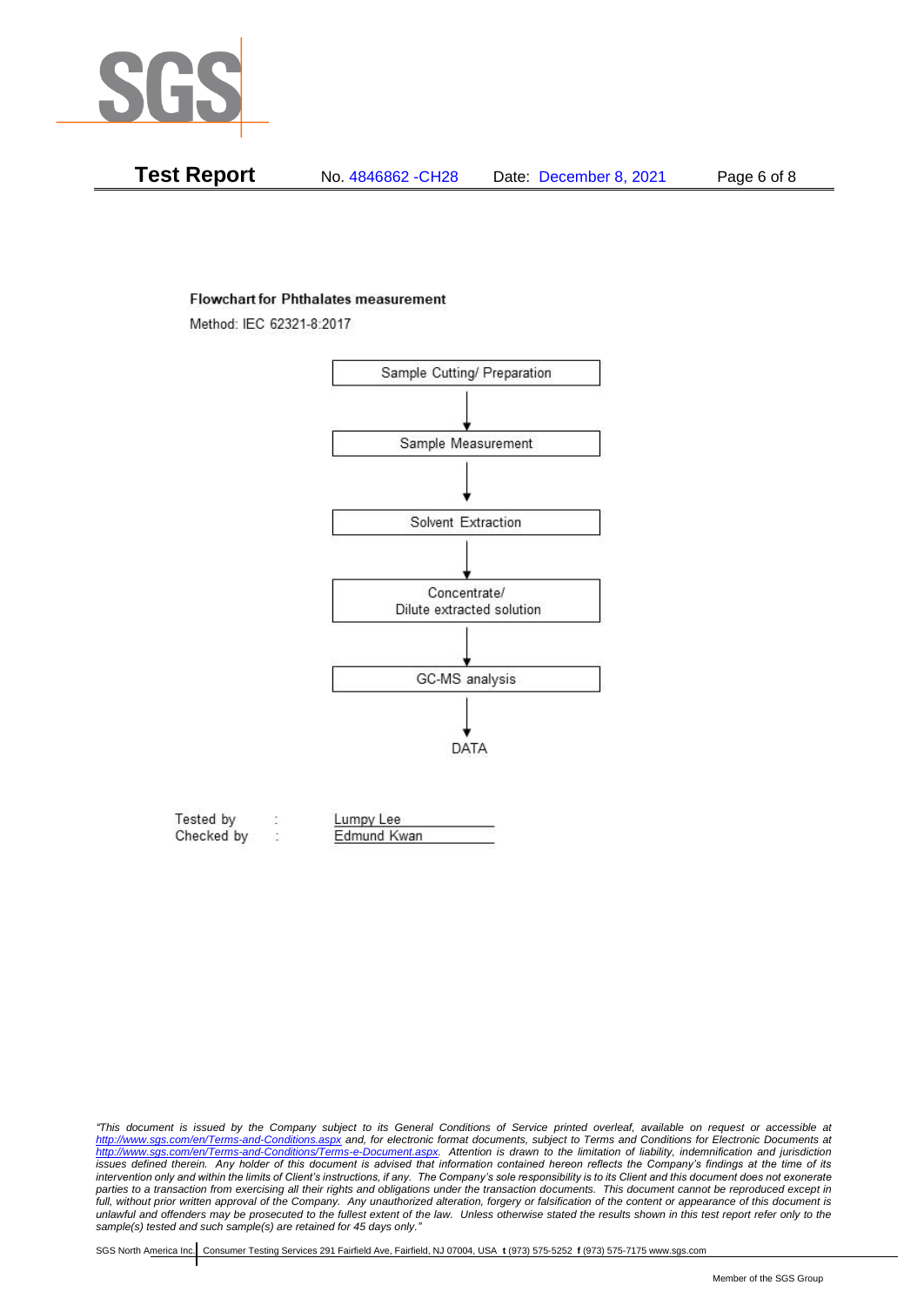

**Test Report** No. 4846862 -CH28 Date: December 8, 2021 Page 7 of 8

## **Flowchart for Halogen Free Test**

Method: BS EN14582:2016



Operator: Tang Ying Sam Supervisor: Chan Chun Kit (Dickson)

*"This document is issued by the Company subject to its General Conditions of Service printed overleaf, available on request or accessible at <http://www.sgs.com/en/Terms-and-Conditions.aspx> and, for electronic format documents, subject to Terms and Conditions for Electronic Documents at [http://www.sgs.com/en/Terms-and-Conditions/Terms-e-Document.aspx.](http://www.sgs.com/en/Terms-and-Conditions/Terms-e-Document.aspx) Attention is drawn to the limitation of liability, indemnification and jurisdiction issues defined therein. Any holder of this document is advised that information contained hereon reflects the Company's findings at the time of its intervention only and within the limits of Client's instructions, if any. The Company's sole responsibility is to its Client and this document does not exonerate parties to a transaction from exercising all their rights and obligations under the transaction documents. This document cannot be reproduced except in full, without prior written approval of the Company. Any unauthorized alteration, forgery or falsification of the content or appearance of this document is unlawful and offenders may be prosecuted to the fullest extent of the law. Unless otherwise stated the results shown in this test report refer only to the sample(s) tested and such sample(s) are retained for 45 days only."*